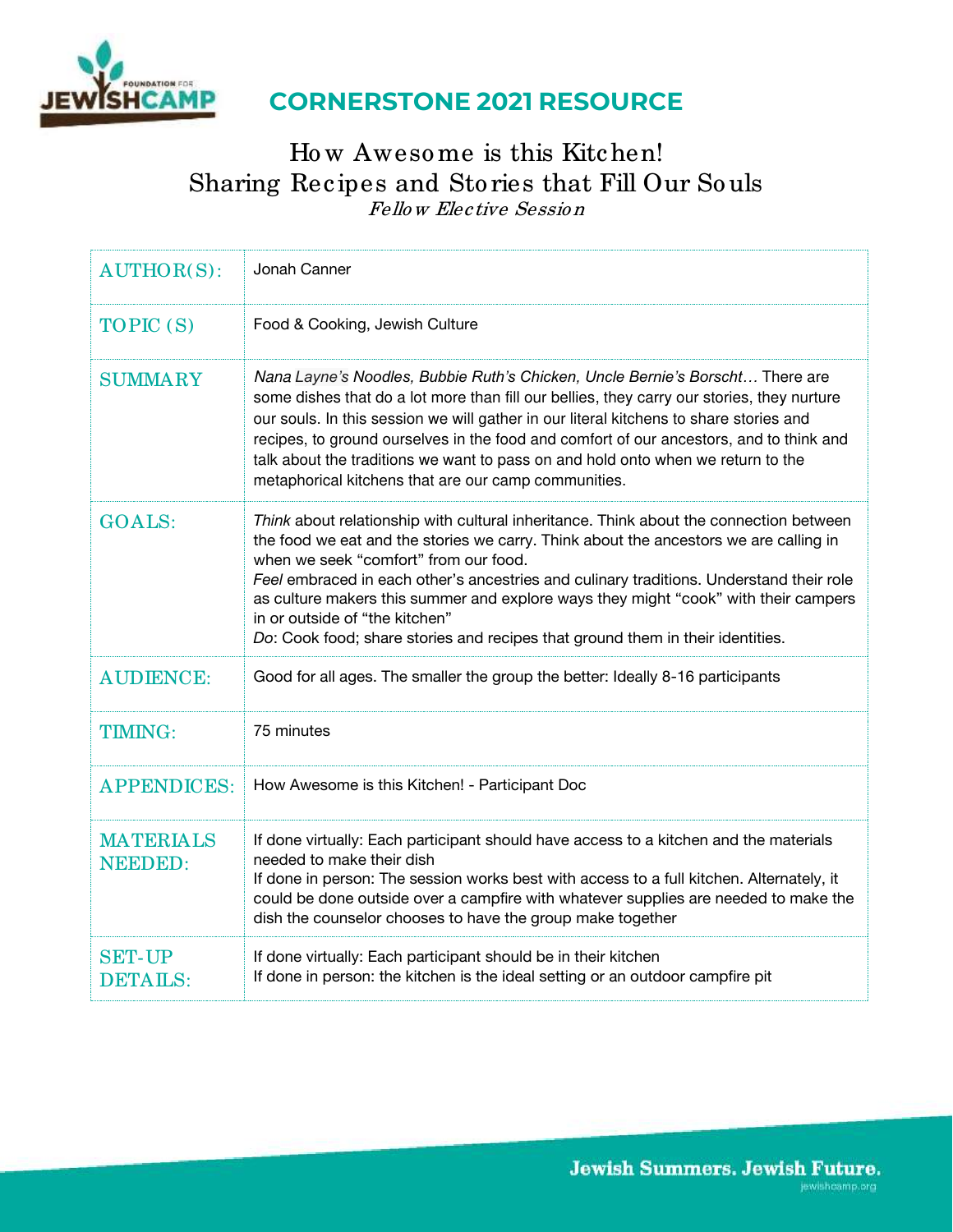

## **CORNERSTONE 2021 RESOURCE**

#### SESSION TIMELINE

- 0 0 :0 0 0 0 :0 5 Welco me & Framing
- $\bullet$  0 0 :05 00 :20 Opening Round (Introductions)
- 00:20 00:30 Group Discussion (Inherited Values)
- 0 0 :30 0 0 :50 Buddy Breako ut (Sharing Sto ries)
- 0 0 :50 0 1:0 0 Gro up Discussio n (Inspired Actio ns)
- 0 1:0 0 0 0 :10 Buddy Breako ut (Bringing it Back to Camp)
- 0 1:10 0 1:15 Group Discussion (Bringing it Back to Camp)

#### SESSION OUTLINE:

- 00:00 00:05 Welcome & Framing Facilitator introduces the goals and purpo se of the session
- $\bullet$  0  $0:05$  00:20 Opening Round (Introductions) The group goes around the "kitchen table" and everyone is asked to share:
	- Name, what are yo u co o king, and who se recipe is it?
- 00:20 00:30 Group Discussion (Inherited Values) Facilitator asks and takes a few answers from the group:
	- What is a value yo u have inherited fro m yo ur culture/ community/ ancestors, that has come through a cooking or eating traditio n/ practice?
- 00:30 00:50 Buddy Breakout (Sharing Stories) Facilitator sends participants into breakout rooms to share:
	- $\circ$  A story of eating, learning, or making this dish
	- Or a sto ry abo ut the ancesto r that this dish calls in
- 0 0:50 0 1:00 Group Discussion (Inspired Actions) Facilitator brings everyone back to the main room and opens a conversation about the actions we are called to take in the world that are rooted in or inspired by these ancestors or their foods:
	- What is so mething that yo u have been called to do in the wo rld that is inspired by the ancestor/ancestors you have been thinking and talking abo ut?
- 0 1:00 00:10 Buddy Breakout (Bringing it Back to Camp) Facilitator sends participants back into their breakout rooms to discuss how they might run an activity like this with their campers
- 0 1:10 0 1:15 Group Discussion (Bringing it Back to Camp) Facilitator brings everyone back, gets a few people to share to the whole group and asks for o ne wo rd clo sing tho ughts either o ut lo ud o r in the chat